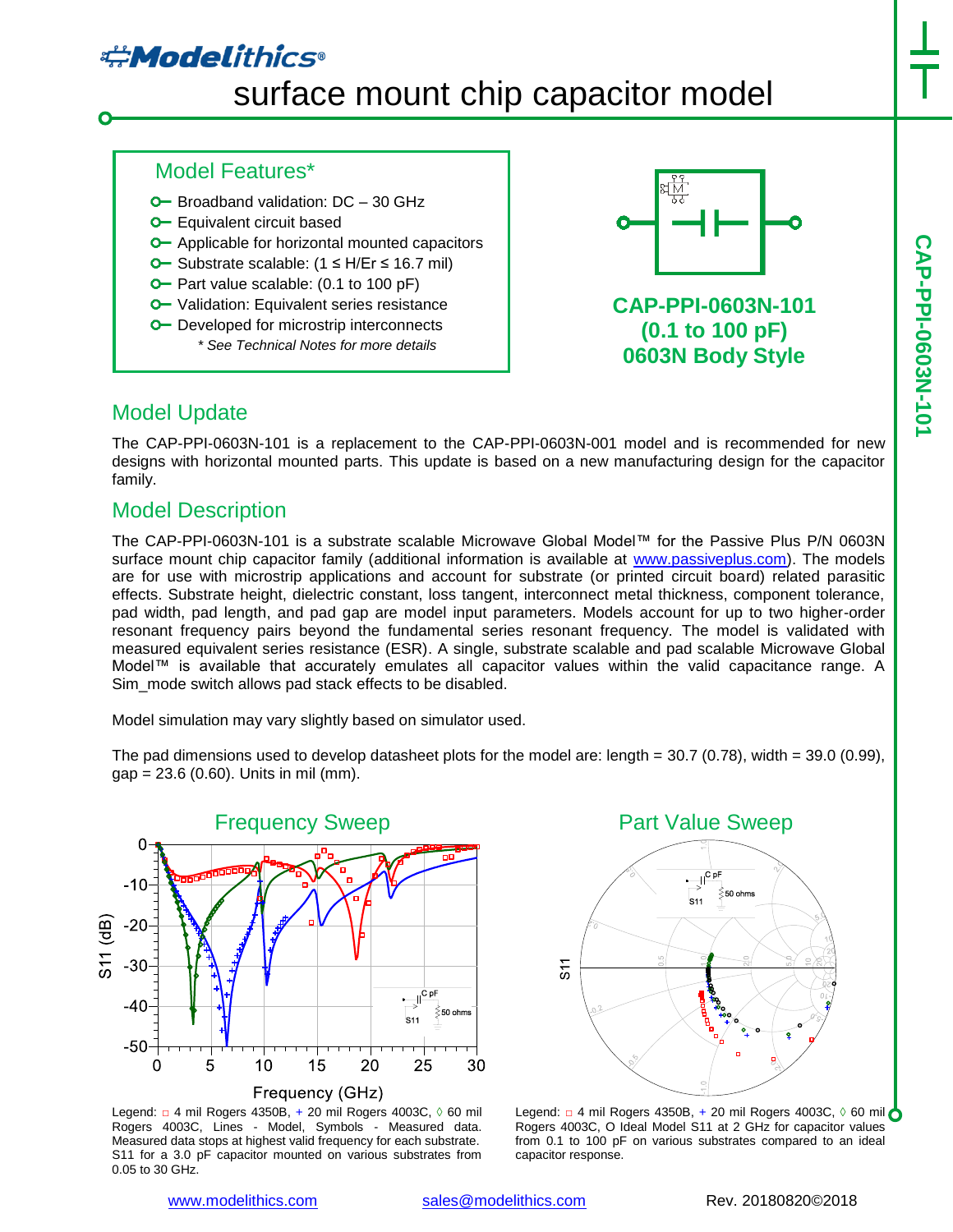#### Technical Notes

- Two–port S-parameters were measured using a vector network analyzer and onboard probing with calibration referenced to the outside edges of the component pad stack.
- Capacitors were measured in a 2-port series configuration using a 50-ohm microstrip test fixture. Models for alternative interconnect configurations (e.g. coplanar waveguide) are available upon request.
- Nominal part value range (0.1 to 100 pF)
	- Tolerance on low value:  $±0.1$
	- Tolerance on high value: 5%
	- Actual part value range (0 to 105 pF).
- Pad scalable models are validated with S-parameter measurements within the recommended pad range.
- Substrates used to extract the models: 4 mil Rogers 4350B, 20 mil Rogers 4003C, and 60 mil Rogers 4003C.
- Validated substrate range of substrate height and dielectric constant ratios based on substrates used to develop the model:

#### **1.0 ≤ H/Er ≤ 16.7 (mil) 0.03 ≤ H/Er ≤ 0.42 (mm)**

- Equivalent series resistance (ESR) was measured using a Boonton model 34A coaxial resonator line.
- Highest frequency for measurement validation: 30 GHz (4 mil Rogers 4350B), 12 GHz (20 mil Rogers 4003C), and 6 GHz (60 mil Rogers 4003C)
- Multiple simulation modes (Sim\_mode) are available - full mode, ideal mode and no pad stack.

#### Device Image



#### Capacitor Values (pF)

| 0.1 | 0.2 | 0.3 | 0.4 | 0.5 | 0.6 | 0.7 | 0.8 | 0.9 |
|-----|-----|-----|-----|-----|-----|-----|-----|-----|
| 1.0 | 1.1 | 1.2 | 1.3 | 1.4 | 1.5 | 1.6 | 1.7 | 1.8 |
| 1.9 | 2.0 | 2.1 | 2.2 | 2.4 | 2.7 | 3.0 | 3.3 | 3.6 |
| 3.9 | 4.3 | 4.7 | 5.1 | 5.6 | 6.2 | 6.8 | 7.5 | 8.2 |
| 9.1 | 10  | 11  | 12  | 13  | 15  | 16  | 18  | 20  |
| 22  | 24  | 27  | 30  | 33  | 36  | 39  | 43  | 47  |
| 51  | 56  | 62  | 68  | 75  | 82  | 91  | 100 |     |

Highlighted capacitor values are measurement-based models. Other models found via interpolation. Table shows 62 part values in the model range based on manufacturer's datasheet.

#### PC Board Footprint



 25.59 (0.65) ≤ PADL ≤ 45.28 (1.15) 27.56 (0.70) ≤ PADW ≤ 43.31 (1.10) 15.75 (0.40) ≤ PADG ≤ 27.56 (0.70)

Units in mil (mm)

#### Model Input Parameters

- C Nominal component value in pF. The full parasitic model is invoked if the part value is within the valid limits of the model, otherwise an ideal element model is used.
- Subst Microstrip substrate instance name. The model will reference the named substrate instance to obtain values for H, Er, T and TanD.
- Sim\_mode 0 for full parasitic model, 1 for ideal element, 2 for removing pad effects.
- Pad\_mode 0 for default to Sim\_mode, 1 for pads always in layout, 2 for pads never in layout
- Tolerance Tolerance of the part value. The nominal value for this parameter should be set to 1. Use for statistical distribution.
- Pad\_Width Width of land pattern footprint
- Pad Length Length of land pattern footprint
- Pad\_Gap Pad to pad spacing (inside pad edge - to - inside pad edge)
- C\_Discrete Discrete input parameter based on manufacturer available part values can be used for tuning and optimization. Overrides C input parameter.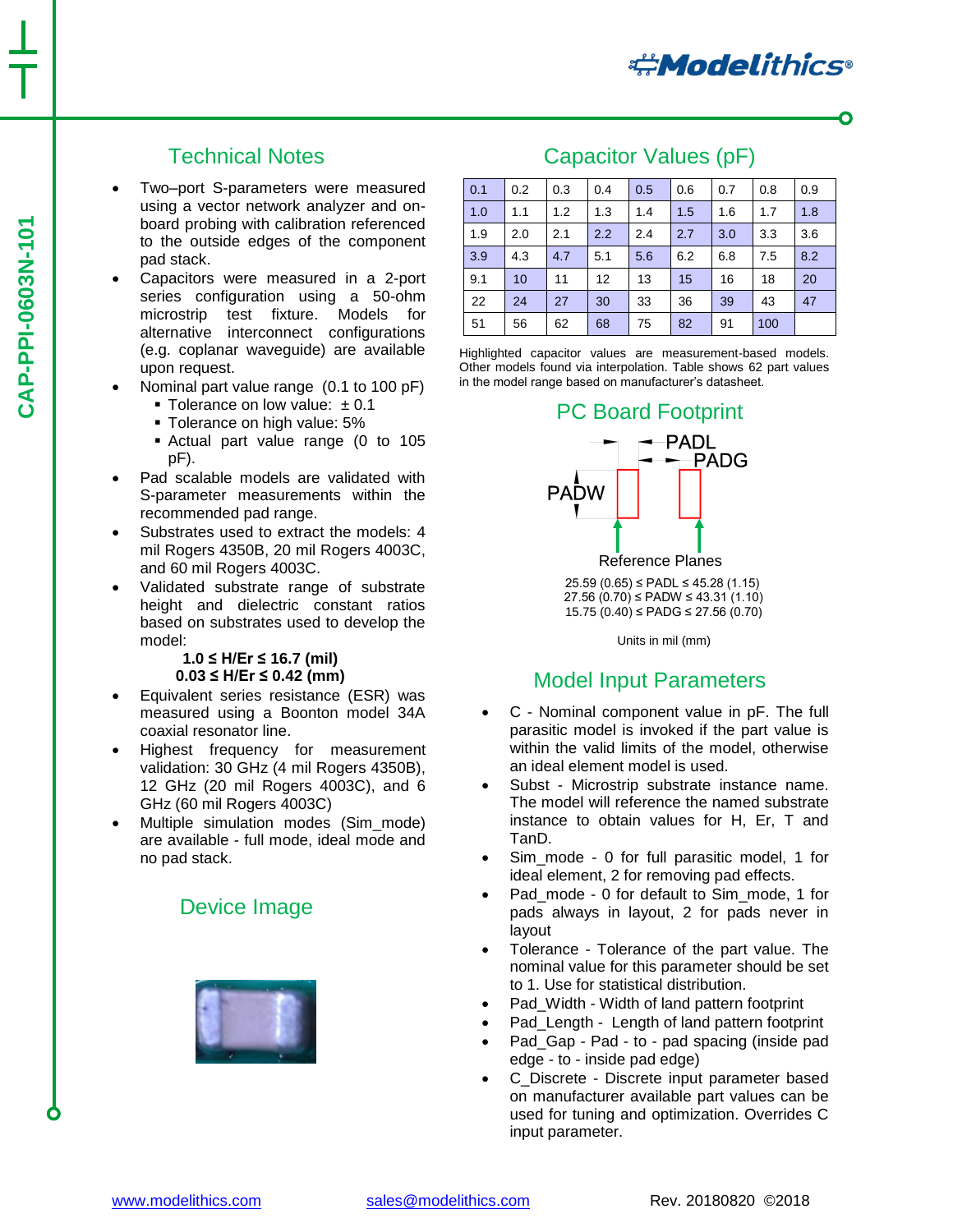

Frequency (GHz)

60 mil Rogers 4003C (H/Er = 16.7 mil):



Legend: □ 1.0 pF, + 5.6 pF, ◊ 68 pF, Solid lines - Model data, Symbols - Measured data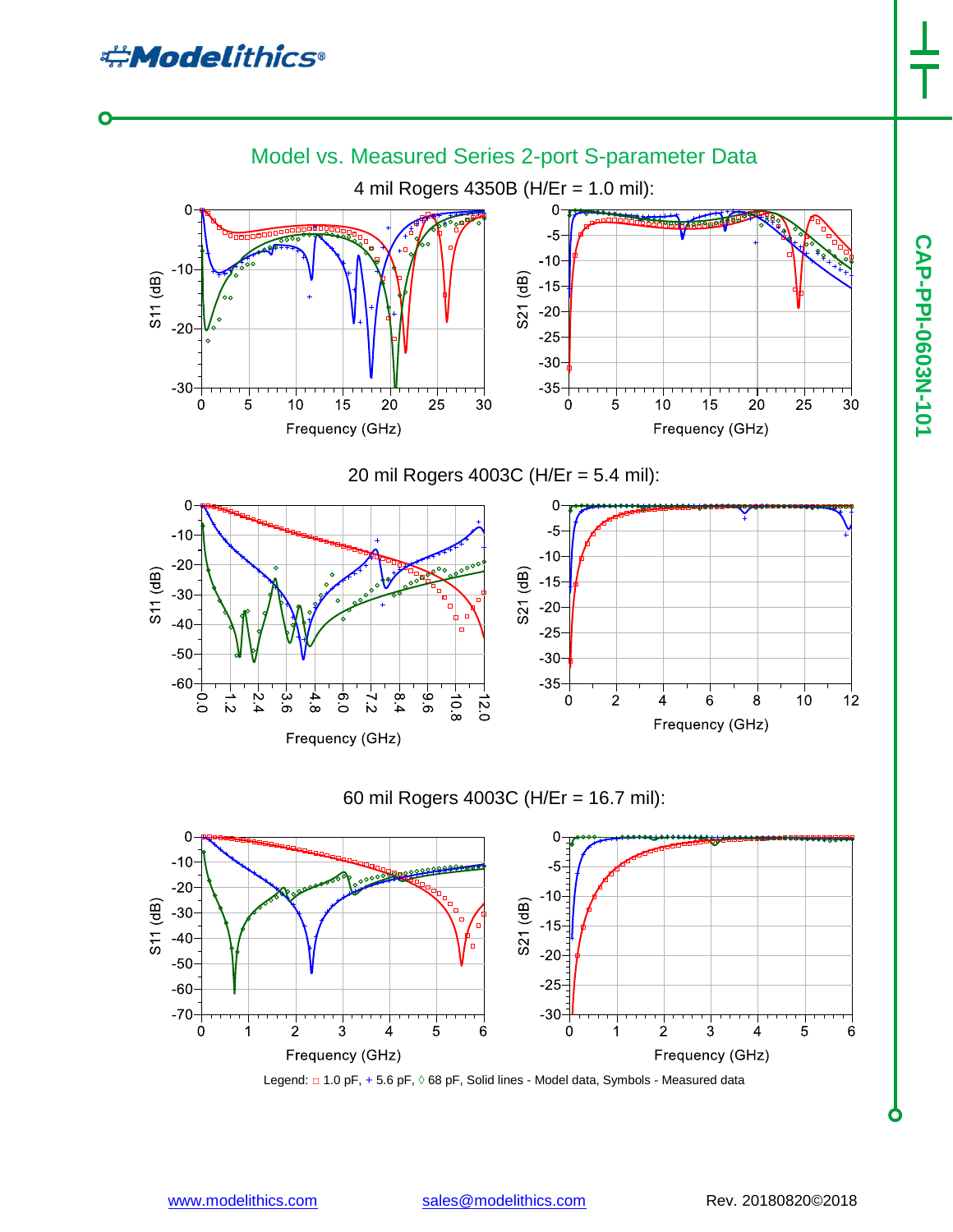

#### Effective Capacitance







Legend: solid lines - Model response on 60 mil Rogers 4003C Note: Plot shows selected values within the model range.

### Model and Datasheet Revision Notes

8/13/2018 Original model and datasheet development

[www.modelithics.com](http://www.modelithics.com/) [sales@modelithics.com](mailto:sales@modelithics.com) Rev. 20180820 ©2018

Notice: Modelithics models represent as-measured characteristics of sample devices using specific testing and fixture configurations. The accuracy of models may vary as a result of differing device characteristics, test fixtures, or test conditions. No liability shall be assumed by Modelithics for use of its models, or for any infringement of rights of third parties that may result from their use. Modelithics reserves the right to revise its models and its product line without prior notice.